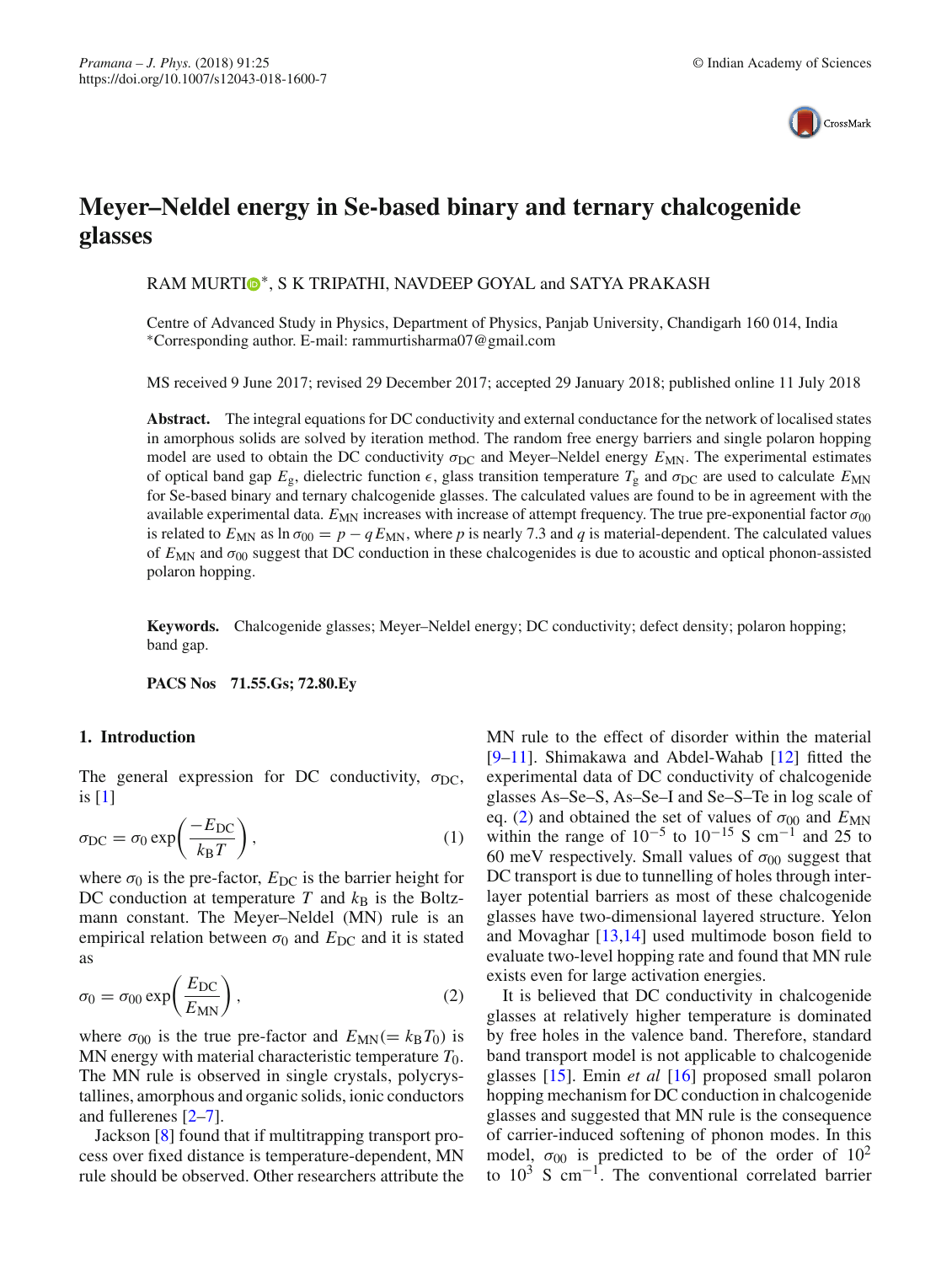hopping (CBH) model [\[17](#page-10-8)] for  $\sigma_{DC}$  for chalcogenide glasses is also augmented to obtain MN rule [\[18](#page-10-9)[–20](#page-10-10)].

Here we use the extended pair model and random free energy barriers for the network of localised states in the chalcogenide glasses to calculate  $\sigma_{DC}$  and  $E_{MN}$  [\[21](#page-10-11)[,22](#page-10-12)]. It is found that  $E_{MN}$  originates from temperatureinduced configurational and electronic entropies. The parameters used in the calculations are adopted from the estimates of available experimental data in the literature. The calculated values of  $E_{MN}$  for binary and ternary chalcogenide glasses  $Se_{1-x}X_x$  (X = Ge, In, Te) and  $Se_{1-x-y}Te_{x}X_{y}$  (X = Ge, In) are found to be in agreement with the experimental data and other theoretical results. The correlations between  $E_{MN}$  and jump frequency and between  $\ln \sigma_{00}$  and  $E_{MN}$  are also studied.

The plan of the paper is as follows: The necessary formalism is presented in [§2](#page-1-0) and the results are discussed in [§3.](#page-2-0)

## <span id="page-1-0"></span>**2. Formalism**

Summerfield and Butcher [\[23](#page-10-13)[,24](#page-10-14)] solved Kirchhoff's equations for a network of localised states in amorphous solids in the extended pair model using two site approximations. The resulting integral equation for DC hopping conductivity is obtained as

<span id="page-1-5"></span>
$$
\sigma_{\rm DC} = \frac{4\pi N_s^2}{6} \int_{r_{\rm min}}^{r_{\rm max}} dr \, r^4 \left[ \frac{1}{g(E, r)} + \frac{2}{Y(E)} \right]^{-1}, \tag{3}
$$

where  $N_s$  is the density of defect sites and  $r_{\text{min}}$  and  $r_{\text{max}}$ are the minimum and maximum defect site separations. The internal conductance  $g(E, r)$  between the defect sites of energy *E* at the separation *r* is given as

$$
g(E,r) = g_0 \exp\left(\frac{-E_{DC}}{k_B T}\right)
$$
 (4)

and the external conductance  $Y(E)$  is

<span id="page-1-1"></span>
$$
Y(E) = \frac{4\pi N_s}{B_P} \int_{r_{\text{min}}}^{r_{\text{max}}} dr \, r^2 \left[ \frac{1}{g(E, r)} + \frac{1}{Y(E)} \right]^{-1}, \tag{5}
$$

where  $g_0$  and  $(1/B_p)$  are the proportionality constants. If we use the limits  $(Y(E)/g(E,r)) \simeq 0$  and  $r_{\min} \simeq 0$ in eq. [\(5\)](#page-1-1), we get  $r_{\text{max}} = r_p$ , which is the percolation radius and it is given as

<span id="page-1-9"></span>
$$
r_p = \left(\frac{3B_p}{4\pi N_s}\right)^{1/3}.\tag{6}
$$

Here  $(1/B_p)$  is determined with the predictions of percolation theory and for three-dimensional solids,  $B_p =$ 2.7 [\[25\]](#page-10-15).

Further, eq. [\(5\)](#page-1-1) is solved by iterative method. In the first iteration, it is assumed that external and internal conductances are equal at  $r_p$ , i.e.

<span id="page-1-2"></span>
$$
Y(E) = g(E, r_p) = g_0 \exp\left(\frac{-E_{\rm DC}(r_p)}{k_{\rm B}T}\right). \tag{7}
$$

There is temperature-induced configurational and electronic disorder in the thermally activated DC conduction in the amorphous solids. Therefore, *E*<sub>DC</sub> will involve thermal fluctuations and hence a range of activation energies will contribute to the conduction process. Thus,  $E_{\text{DC}}$  will represent a distribution of free energy barriers and for the random free energy barrier distribution

<span id="page-1-8"></span>
$$
E_{\rm DC}(r, T) = E_{\rm DC}^{0}(r) - TS,
$$
\n(8)

where  $E_{DC}^{0}(r)$  is the temperature-independent barrier height and *S* is the entropy. Here,  $E_{\text{DC}}^0(r)$  is compensated by thermal fluctuations TS. In the CBH model [\[17\]](#page-10-8)

<span id="page-1-3"></span>
$$
E_{\rm DC}^0(r) = E_{\rm M} - \frac{4ze^2}{\epsilon r},\tag{9}
$$

where  $E_M$  is the maximum barrier height,  $\epsilon$  is the dielectric constant and  $z = 1$  and 2 for single and bipolaron hopping conduction respectively.

Use of eqs  $(7)$ – $(9)$  in eq.  $(5)$  gives

<span id="page-1-4"></span>
$$
Y(E) = \frac{4\pi N_s}{B_p} g(E, r_p)
$$
  
 
$$
\times \int_{r_{\text{min}}}^{r_{\text{max}}} dr r^2 \left[ \frac{1}{1 + g(E, r_p)/g(E, r)} \right], (10)
$$

where

$$
g(E, r_p)/g(E, r) = \exp\left[a\left(\frac{1}{r_p} - \frac{1}{r}\right)\right]
$$
 (11)

and

$$
a = \frac{4ze^2}{\epsilon k_B T}.\tag{12}
$$

For further simplification of eq.  $(10)$ , it is assumed that  $r_{\text{max}} \simeq r_p, g(E, r_p)/g(E, r) \ll 1$  and  $r_p^3 \gg r_{\text{min}}^3$  [\[21,](#page-10-11) [24\]](#page-10-14). This gives

<span id="page-1-6"></span>
$$
Y(E) \simeq \frac{4\pi N_s}{3B_p} g(E, r_p) r_p^3 \tag{13}
$$

and

$$
Y(E)/g(E,r) = \frac{4\pi N_s}{3B_p} r_p^3 \frac{g(E,r_p)}{g(E,r)}.
$$
 (14)

<span id="page-1-7"></span>Using similar simplifications in eq.  $(3)$  and assuming that  $r_p^5 \gg r_{\min}^5$ , one gets

$$
\sigma_{\rm DC} = \frac{4\pi N_s^2}{6} \frac{Y(E)}{10} r_p^5.
$$
\n(15)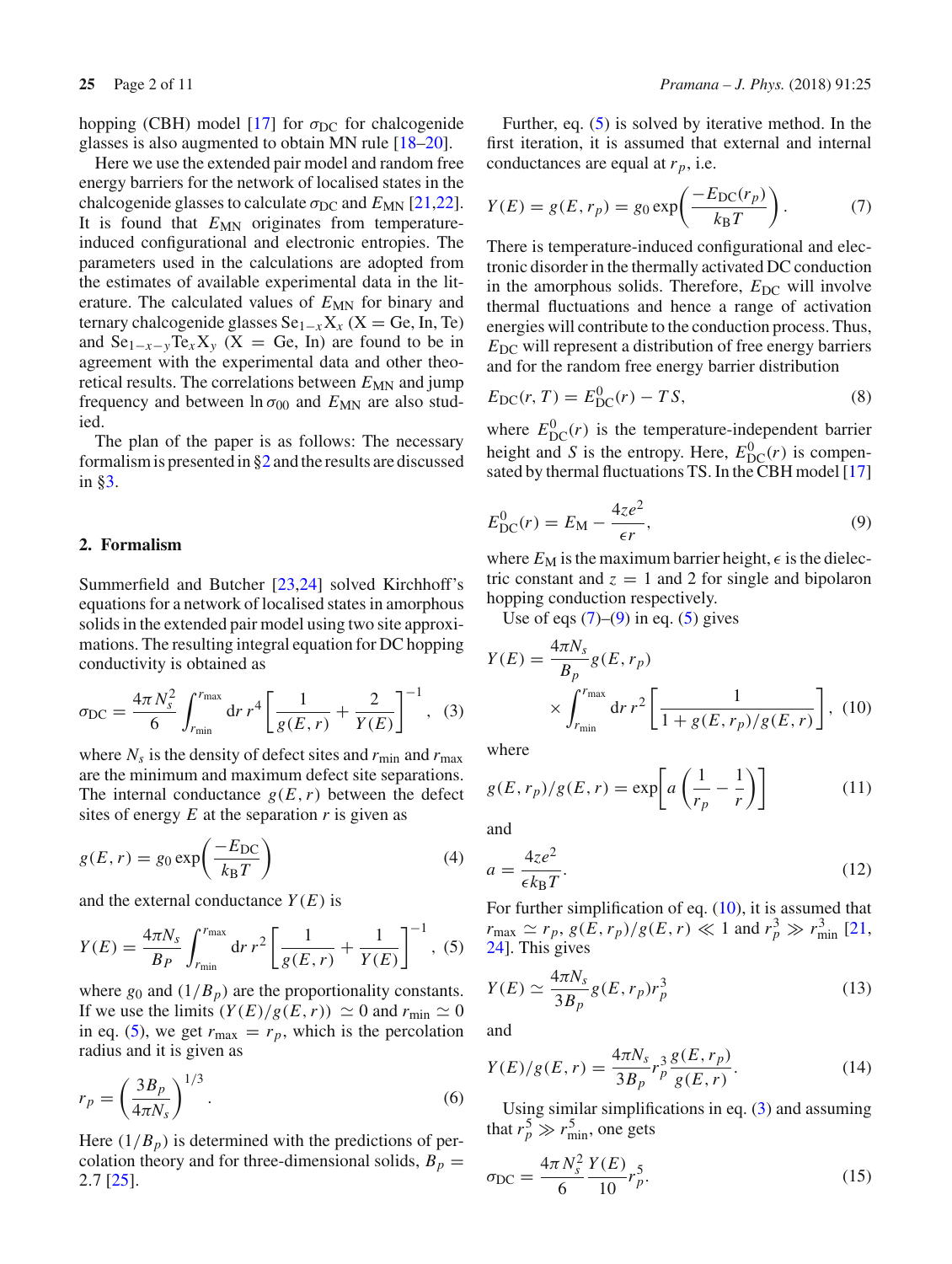The use of eqs  $(7)$  and  $(13)$  simplifies eq.  $(15)$  as

$$
\sigma_{\rm DC} = \frac{\pi N_s^2 r_p^5}{15} g(E, r_p). \tag{16}
$$

Further use of eqs  $(7)$  and  $(8)$  in eq.  $(16)$  gives

$$
\sigma_{\rm DC} = \frac{\pi N_s^2 r_p^5}{15} g_0 \exp\left(\frac{S}{k_B}\right) \exp\left(\frac{-E_{\rm DC}^0(r_p)}{k_B T}\right). \quad (17)
$$

Thus, the MN rule in  $\sigma_{DC}$  is achieved due to entropy of the material.

<span id="page-2-3"></span>Using dimensional considerations in eq. [\(17\)](#page-2-2), we write [\[24](#page-10-14)]

$$
g_0 \exp\left(\frac{S}{k_B}\right) = C\omega_0 \exp\left(\frac{E_{\rm DC}^0(r_p)}{E_{\rm MN}}\right),\tag{18}
$$

where C and  $\omega_0$  have the dimensions of capacitance and frequency respectively and

$$
E_{MN} = \frac{k_B E_{DC}^0(r_p)}{S} = k_B T_0.
$$
 (19)

Here,  $T_0$  is the characteristic temperature of the material as discussed earlier. Evidently,  $E_{MN}$  will increase with increase of  $E_{\text{DC}}^0$  and will decrease with increase of *S*. However, for a given  $E_{\text{DC}}^0$ ,  $E_{\text{MN}}$  may not be observable for large values of *S*.

As both *C* and  $\omega_0$  increase with increase of temperature, it is difficult to establish the exact temperature dependence of  $C\omega_0$  [\[26](#page-10-16)]. Therefore,  $C\omega_0$  is taken as temperature-independent and it is written in conventional units as [\[27\]](#page-10-17)

<span id="page-2-4"></span>
$$
C\omega_0 = \alpha \left(\frac{e^2}{\pi k_B \theta_D}\right) \nu_0, \tag{20}
$$

where  $\theta_{\rm D}$  and  $\nu_0$  are Debye temperature and effective jump frequency respectively and  $\alpha$  is the magnitude parameter of  $C\omega_0$ . These parameters essentially represent the material properties.

The use of eqs  $(18)$ – $(20)$  in eq.  $(17)$  gives

$$
\sigma_{\rm DC} = \sigma_{00} \exp\left(\frac{E_{\rm DC}^0}{E_{\rm MN}}\right) \exp\left(-\frac{E_{\rm DC}^0}{k_{\rm B}T}\right),\tag{21}
$$

<span id="page-2-10"></span>where the pre-factor

$$
\sigma_0 = \sigma_{00} \exp\left(\frac{E_{\rm DC}^0}{E_{\rm MN}}\right) \tag{22}
$$

<span id="page-2-5"></span>and true pre-factor

$$
\sigma_{00} = \alpha \left( \frac{e^2 N_s^2 r_p^5}{15 k_B \theta_D} \right) \nu_0. \tag{23}
$$

Here, DC conduction is due to phonon-assisted single polaron hopping. As temperature decreases, *S* <span id="page-2-1"></span>will decrease and  $E_{MN}$  will increase. Consequently,  $\sigma_{DC}$ will decrease. Similarly,  $\sigma_{DC}$  will increase with increase of *T* . Thus, entropy barrier height TS is significant in the DC conduction process and MN rule arises due to temperature-induced configurational and electronic entropies.

<span id="page-2-6"></span><span id="page-2-2"></span>For further discussion, we rewrite eq.  $(23)$  with the help of eq.  $(6)$  as

$$
\sigma_{00} = \frac{\alpha e^2 v_0}{15 k_B \theta_D} \left(\frac{3 B_p}{4\pi}\right)^{5/3} N_s^{1/3}.
$$
 (24)

Thus,  $\sigma_{00}$  explicitly depends on attempt frequency  $v_0$ and defect density  $N_s$ . As the chalcogenide melt is quenched at glass transition temperature  $T_g$ ,  $N_s$  is given as [\[28](#page-10-18)]

<span id="page-2-7"></span>
$$
N_s = N_0 \exp(-E_{\text{VAP}}/2k_{\text{B}}T_{\text{g}}),\tag{25}
$$

where the concentration of chalcogen atoms

<span id="page-2-8"></span>
$$
N_0 \approx 2\left(\frac{2\pi m_w k_B T_g}{h^2}\right)^{3/2} \tag{26}
$$

and  $m_w$  is the effective atomic mass of the chalcogen atom. The factor 2 is added, as the defect states are doubly occupied.  $E_{VAP}$  is the energy needed to create a valence alternation pair and *E*VAP/2 is nearly the Fermi energy position. Therefore, we assume that  $E_{\text{VAP}} \approx E_{\text{DC}}$ , the estimated barrier height from the experimental data of  $\sigma_{\text{DC}}$  [\[29](#page-10-19)[,30](#page-10-20)].

<span id="page-2-12"></span>We can also write eq.  $(24)$  with the help of eqs  $(25)$ and  $(26)$  as

$$
\ln \sigma_{00} = p - q E_{MN},\tag{27}
$$

where

$$
p = \ln \alpha + (1/3) \ln 2 + (5/3) \ln(3B_p/4\pi)
$$
  
+  $\ln(e^2 v_0/15k_B \theta_D) + (1/2) \ln(2\pi m_w k_B T_g/h^2)$   
(28)  
 $q = \frac{xy}{3k_B T_g}$ ,  $x = (E_{DC}/E_{DC}^0)$  and  $y = (S/k_B)$ .

<span id="page-2-9"></span>Thus,  $\ln \sigma_{00}$  is linearly related to  $E_{MN}$ , and the intercept *p* and slope *q* will depend on material properties and the experimental conditions.

(29)

#### <span id="page-2-0"></span>**3. Results and discussion**

We rewrite eq.  $(21)$  as

<span id="page-2-11"></span>
$$
E_{\rm MN} = \frac{E_{\rm DC}^0}{\left[ \left( \frac{E_{\rm DC}^0}{k_{\rm B}T} + \ln(\frac{\sigma_{\rm DC}}{\sigma_{00}}) \right) \right]}.
$$
(30)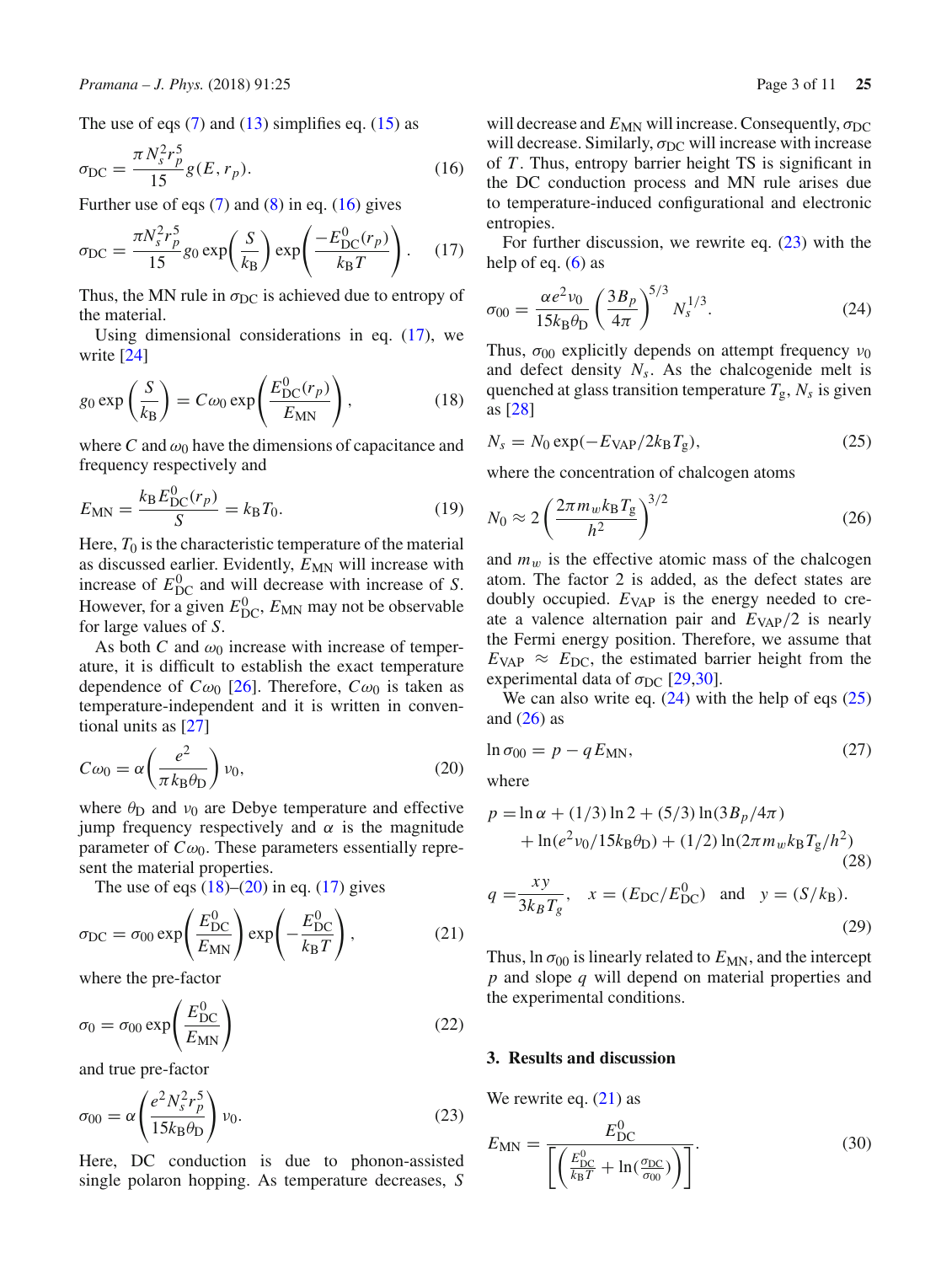The parameters  $E_{\text{DC}}^0$ , *T*,  $\sigma_{\text{DC}}$ ,  $N_s$ ,  $\theta_{\text{D}}$  and  $\nu_0$  are needed to calculate  $E_{MN}$ .  $\sigma_{DC}$  and *T* are the experimental data.  $E_{\text{DC}}^0$  is calculated by replacing *r* by  $r_p$  in eq. [\(9\)](#page-1-3) and using the relation  $E_M = 2(E_g - E_{DC}^0)$ , where  $E_g$  is the optical band gap. This gives

$$
E_{\rm DC}^0 = (1/3) \left( 2E_{\rm g} - \frac{4ze^2}{\epsilon_{\it r_p}} \right). \tag{31}
$$

 $r_p$  and  $N_s$  are calculated with the help of eqs [\(6\)](#page-1-9) and [\(25\)](#page-2-7) respectively. The glass transition temperature  $T_{\rm g}$  varies with heating rate  $\beta$ , and therefore  $T_g$  is estimated with the empirical relation

<span id="page-3-0"></span>
$$
T_g = A + B \log(\beta),\tag{32}
$$

where the parameters *A* and *B* are the intercepts and slopes of  $T_g$  vs. log  $\beta$  graph [\[31\]](#page-10-21).

 $\theta_{\rm D}$  for Se-based binary and ternary chalcogenide glasses is estimated with the help of Debye temperature  $\theta'_{\rm D}$  of amorphous Ge, Se, Te and In. Here,  $\theta'_{\rm D} = 244.6 \,\rm K$ for a-Ge is taken from the calculations of Singh and Ali [\[32](#page-10-22)] and  $\theta'_{\rm D} = 67$  K for a-In is taken from Comberg *et al* [\[33](#page-10-23)]. The specific heat measurements of amorphous and crystalline Se predict  $\theta'_{D} = 56$  K and 90 K respectively [\[34](#page-10-24)[,35\]](#page-10-25).  $\theta'_{\rm D}$  for a-Te is not available, and therefore we estimated  $\theta'_{\text{D}} = 95 \text{ K}$  for a-Te by reducing its crystalline value  $\theta'_{\rm D} = 153$  K in the same ratio as for a-Se given above. The weighted average of these values of  $\theta'_{\rm D}$  is taken as  $\theta_D$  for these alloys. If  $v_0 = v_D$ , where  $v_D$  is the Debye frequency, it is calculated as  $h\nu_D = k_B \theta_D$ . The details of other parameters are as follows:

(a) Se100−*x*Ge*<sup>x</sup>* (*x* = 15, 20, 25)

Zolanvari *et al* [\[36\]](#page-10-26) prepared glassy alloys  $\text{Se}_{100-x}\text{Ge}_x$  ( $x = 15, 20, 25$ ) by heating and quenching (HQ) rate and measured the DC conductivity  $\sigma_{\text{DC}}$ . We adopted  $\sigma_{DC}$ , *T* and  $E_{DC}$  from these measurements.  $N_s$ is estimated with the help of eq.  $(25)$  and  $m_w$  is taken as the weighted average atomic mass of Se100−*x*Ge*<sup>x</sup>* alloy.

Craig Russel [\[37\]](#page-10-27) studied the photodarkening properties of Ge–Se glasses using both the curve fitting and derivative techniques to obtain  $E_{\rm g}$  and  $\epsilon$  . These results were close to those obtained by Shirafuji *et al* [\[38\]](#page-10-28) with the help of photoluminisence and absorption spectra of Se1−*x*Ge*<sup>x</sup>* compounds and those obtained by Oheda [\[39\]](#page-10-29) with the help of compositional dependence of Urbash tail of these glasses. Sharma and Kumar [\[40](#page-10-30)] estimated  $\epsilon$  from the capacitance measurements of the thin films. Therefore, we have taken  $E_{\rm g}$  and  $\epsilon$  from the estimates of Craig Russel [\[37](#page-10-27)].

Derrey *et al* [\[41\]](#page-10-31) prepared the amorphous Se<sub>85</sub>Ge<sub>15</sub> by HQ method and estimated  $T_g = 408$  K with the help of structural relaxation data obtained by differential thermal analysis (DTA). Tiwari *et al* [\[42](#page-10-32)] also prepared  $Se80Ge20$  alloy by the same method. However, they analysed the differential scanning calorimetric (DSC) data for different heating rates. We calculated  $T_g$  with the help of eq. [\(32\)](#page-3-0) using parameters  $A = 378.1, B = 17.1$ and the average value of  $\log \beta = 3.0$  given by them. Hyun-Yong *et al* [\[43\]](#page-10-33) analysed DTA data of Se<sub>75</sub>Ge<sub>25</sub> and estimated  $T_g = 493$  K.

(b) 
$$
\text{Se}_{100-x} \text{In}_x \ (x = 10, 15, 20)
$$

Mehta *et al* [\[44\]](#page-10-34) measured DC and AC conductivities of Se<sub>100−*x*</sub> In<sub>*x*</sub> ( $x = 10, 15, 20$ ) glassy alloys prepared by HQ technique and estimated  $E_{DC}$ . They also estimated  $\epsilon$  and  $T_g$  with the help of capacitance and AC conductivity measurements respectively. We have taken  $\sigma_{DC}$ , *T*,  $E_{DC}$ ,  $\epsilon$  and  $T_g$  from them. Singh *et al* [\[45\]](#page-10-35) also prepared Se100−*<sup>x</sup>* In*<sup>x</sup>* glasses by HQ method and estimated  $E<sub>g</sub>$  by analysing the reflection spectra and found a nonlinear relation between  $E<sub>g</sub>$  and *x*. We have adopted these values of  $E_g$  for our calculations [\[45\]](#page-10-35).  $N_s$  and  $m_w$  are estimated as for Se100−*x*Ge*<sup>x</sup>* alloys.

(c) 
$$
\text{Se}_{100-x}\text{Te}_x
$$
  $(x = 10, 20, 30)$ 

Mehra *et al* [\[46\]](#page-10-36) used HQ method to prepare Se<sub>100−*x*</sub>Te<sub>*x*</sub> ( $x = 10, 20, 30$ ) glasses and measured  $\sigma_{DC}$ in the temperature range 150 K to 300 K. We have taken  $\sigma_{\text{DC}}$ ,  $E_{\text{DC}}$  and *T* from these measurements.  $N_s$  and  $m_w$ are calculated as for Se100−*x*Ge*<sup>x</sup>* alloys.

Calventus *et al* [\[47\]](#page-10-37) prepared the glassy alloys Se<sub>90</sub>Te<sub>10</sub> by HQ method and obtained  $T_g = 320$  K by analysing the X-ray diffraction data with the help of crystallisation rate equation. Mehta *et al* [\[48\]](#page-10-38) analysed the DSC thermograms of glassy Se<sub>80</sub>Te<sub>20</sub> and estimated the parameters A, B and  $\beta$ . We obtained  $T_g = 342$  K with the help of eq. [\(32\)](#page-3-0) with  $A = 328.7$ ,  $B = 11.83$  and average value of log  $\beta = 1.2$  given by Mehta *et al* [\[48](#page-10-38)]. Similarly, the DSC thermogram analysis of  $Se_{70}Te_{30}$ glasses due to Srivastava *et al* [\[49\]](#page-10-39) gave  $T_g = 357$  K with  $A = 338.88$ ,  $B = 6.80$  and average value of log  $\beta = 2.7$ .

*E*<sub>g</sub> and  $\epsilon$  for the configuration Se<sub>100−*x*</sub>Te<sub>*x*</sub> (*x* = 10, 15, 20) is not available to us. Therefore, we estimated these parameters with the help of linear relation between  $E_g$  and  $\epsilon$  given by Mandoza-Galvan *et al* [\[50\]](#page-10-40) from their measurements of transmission and reflectivity of amorphous Se*x*Te1−*<sup>x</sup>* alloys.

(d) Se85−*<sup>x</sup>*Te15Ge*<sup>x</sup>* (*x* = 2, 6, 10, 15)

Kumar *et al* [\[51](#page-10-41)] prepared  $\text{Se}_{85-x}\text{Te}_{15}\text{Ge}_x$  ( $x = 2, 6$ , 10, 15) alloys by HQ method and measured  $\sigma_{DC}$  in the temperature range of 279–353 K. We have taken  $\sigma_{DC}$ , *T* and *E*<sub>DC</sub> from these measurements. Kumar *et al* [\[52\]](#page-10-42) also reported the temperature and frequency dependence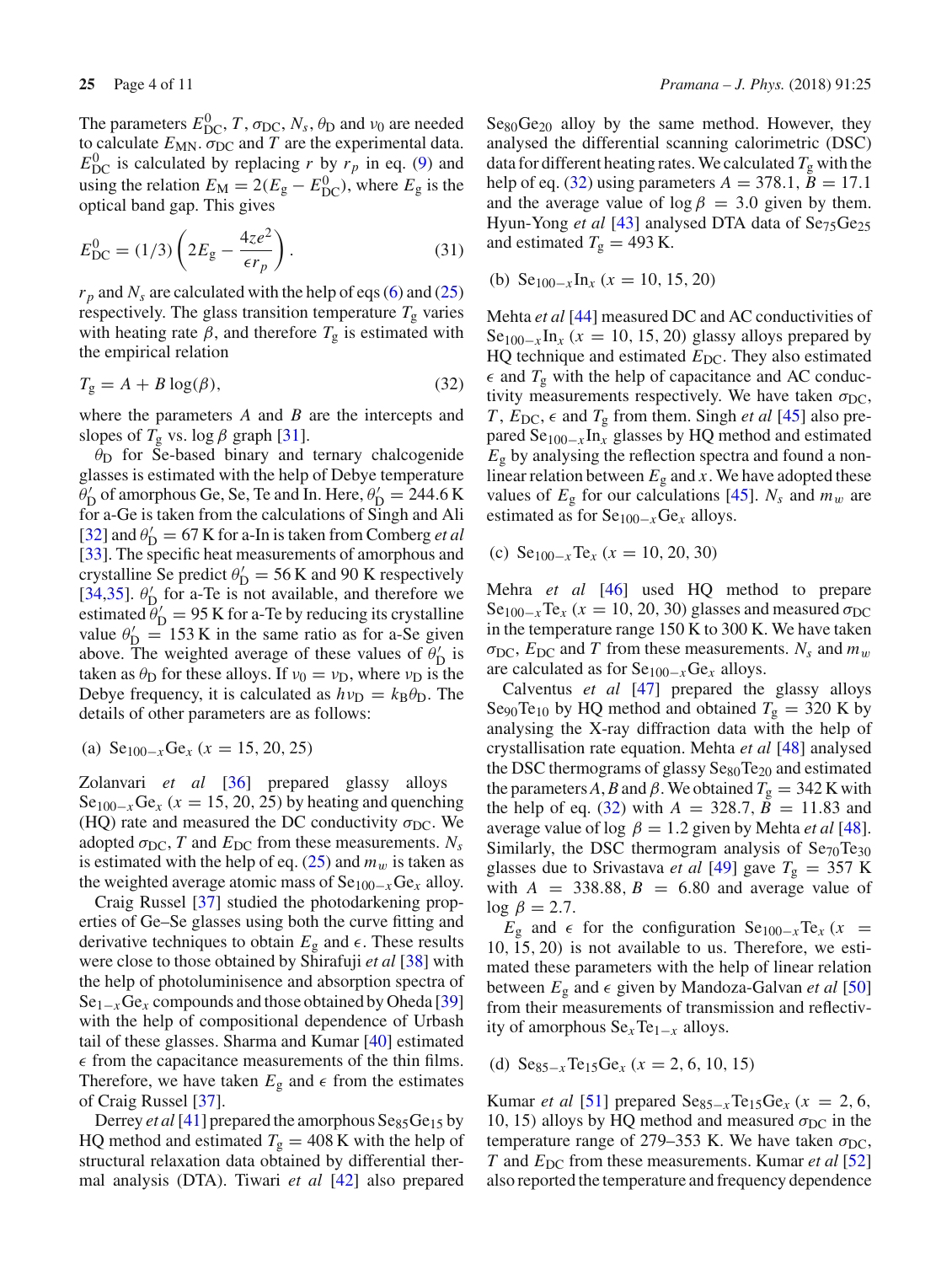of  $\epsilon$  of these alloys in the frequency range 5 kHz to 20 kHz and in the temperature range 253–313 K. There is dispersion in  $\epsilon$  with frequency, and therefore we have taken  $\epsilon$  at the highest frequency 20 kHz and at  $T =$ 303 K.  $N_s$  and  $m_w$  are estimated as for Se<sub>100−*x*</sub>Ge<sub>*x*</sub> glasses.

*T*<sub>g</sub> is not available for Se<sub>85−*x*</sub>Te<sub>15</sub>Ge<sub>*x*</sub> alloys. Patial *et al* [\[53\]](#page-10-43) prepared  $\text{Se}_{85-x}\text{Te}_{15}\text{Sn}_x$  ( $x = 0, 2, 4$  and 6) glasses by HQ method and estimated  $T_g$  with the help of DSC data and crystallisation rate equation. Similar measurements are also carried out for Se85−*<sup>x</sup>*Te15Bi*<sup>x</sup>* glasses [\[54](#page-10-44)]. As the atomic mass of Ge is closer to Sn, we estimated  $T_g$  for  $\text{Seg}_{5-x}$ Te<sub>15</sub>Ge<sub>*x*</sub> ( $x = 2, 6, 10, 15$ ) alloys from the linear relation of  $T_g$  and *x* for  $\text{Se}_{85-x}\text{Te}_{15}\text{Sn}_x$ [\[53](#page-10-43)]. Ganesan *et al* [\[55\]](#page-10-45) prepared Se100−*x*−*y*Te*y*Ge*<sup>x</sup>* glasses using HQ technique and used photoacoustic data to estimate the dependence of  $E<sub>g</sub>$  on average coordination number  $Z_a$  given as

<span id="page-4-0"></span>
$$
Z_a = \frac{xZ_{\text{Ge}} + yZ_{\text{Te}} + (100 - x - y)Z_{\text{Se}}}{100},\tag{33}
$$

where  $Z_{\text{Ge}} = 4$ ,  $Z_{\text{Te}} = 2$  and  $Z_{\text{Se}} = 2$  are the coordination numbers of Ge, Te and Se respectively. We calculated  $Z_a$  for the configurations  $\text{Se}_{85-x}\text{Te}_{15}\text{Ge}_x$  ( $x =$ 2, 6, 10, 15) using eq. [\(33\)](#page-4-0) and estimated *E*<sup>g</sup> with the illustration given by Ganesan *et al* [\[55\]](#page-10-45) for the lowest Te concentration Ge<sub>*x*</sub>Se<sub>80−*x*</sub>Te<sub>20</sub> alloy.

(e) 
$$
\text{Se}_{85-x} \text{Te}_{15} \text{In}_x \ (x = 2, 6, 10, 15)
$$

Kumar *et al* [\[56](#page-10-46)[,57\]](#page-10-47) also measured and estimated  $\sigma_{DC}$ , *T*, *E*<sub>DC</sub> and  $\epsilon$  for Se<sub>85−*x*</sub>Te<sub>15</sub>In<sub>*x*</sub> ( $x = 2, 6, 10, 15$ ) alloys as discussed for Se85−*<sup>x</sup>*Te15Ge*<sup>x</sup>* alloys. We have taken these parameters from the above measurements and estimates.  $N_s$  and  $m_w$  are calculated as described earlier.

Tripathi *et al* [\[58\]](#page-10-48) did the DSC measurements for  $Se_{70}Te_{15}In_{15}$  alloy at different heating rates and used crystallisation rate equation to obtain  $T_{\rm g}$ . We have taken  $T<sub>g</sub>$  = 349 K, and the average of  $T<sub>g</sub>$  given for different heating rates. Similar measurements of Patial *et al* [\[59](#page-10-49)] suggested  $T_g = 340$  K for the Se<sub>79</sub>Te<sub>15</sub>In<sub>6</sub> configuration.  $T_g$  for the configurations  $Se_{83}Te_{15}In_2$  and  $Se_{75}Te_{15}In_{10}$  is not available. Therefore, we linearly extrapolated the data of  $[58,59]$  $[58,59]$  to obtain  $T_g$  for these configurations.

The increase of  $\sigma_{DC}$  is not linear with increase of In concentration in  $\text{Se}_{85-x}\text{Te}_{15}\text{In}_x$  alloys.  $\sigma_{\text{DC}}$  is maximum for *x* = 10. As discussed earlier, Singh *et al* [\[45](#page-10-35)] found non-linear relation between  $E<sub>g</sub>$  and *x* for Se<sub>100−*x*</sub> In<sub>*x*</sub> alloys and  $E_g$  is minimum for  $x = 10$ . The In impurity-induced crystallisation will reduce the band gap. Therefore, we estimated  $E<sub>g</sub>$  for  $\text{Se}_{100-x}\text{Te}_{15}\text{In}_x$ alloys using the graphical relation given in [\[45](#page-10-35)] assuming that  $E_g$  will be less than those for  $\text{Se}_{100-x}\text{Te}_x$  alloys.

The input parameters  $E_{\rm g}$ ,  $\epsilon$ ,  $m_w$ ,  $T_{\rm g}$ ,  $\theta_{\rm D}$ ,  $E_{\rm DC}$ ,  $T$  and  $\sigma_{\text{DC}}$  are tabulated in table [1](#page-5-0) for binary and ternary alloys respectively. These parameters are used to calculate  $\sigma_0$ ,  $\sigma_{00}$  and  $E_{MN}$  with the help of eqs [\(22\)](#page-2-10), [\(23\)](#page-2-5) and [\(30\)](#page-2-11) respectively for  $\alpha = 1$ . These results along with  $N_s$ ,  $r_p$ ,  $v_D$ ,  $E_{DC}^0$ , *p* and *q* are tabulated in table [2.](#page-6-0)

It is noted that  $\sigma_{DC}$  for Se<sub>100−*x*</sub>Ge<sub>*x*</sub> alloys is larger by three to four orders of magnitude than those for Se100−*<sup>x</sup>* In*<sup>x</sup>* alloys and six to seven orders of magnitude larger than those of Se100−*x*Te*<sup>x</sup>* alloys. The addition of Ge in  $\text{Se}_{100-x}\text{Te}_x$  alloys does not alter  $\sigma_{\text{DC}}$  significantly while with addition of In in Se100−*x*Te*<sup>x</sup>* alloys,  $\sigma_{\rm DC}$  increases nearly by four to five orders of magnitude. Further in the formation of ternary alloy, the Ge impurity in Se100−*x*Te*<sup>x</sup>* reduces *Ns* nearly by four orders, while In impurity increases  $N<sub>s</sub>$  by four to six orders.  $N_s$  is minimum and maximum for  $\text{Se}_{85-x}\text{Te}_{15}\text{Ge}_x$  and  $\text{Se}_{85-x}\text{Te}_{15}\text{In}_x$  alloys respectively and this is consistent with the variation of  $\sigma_{DC}$ . The percolation radius  $r_p$  is sufficiently large for Se100−*x*Te*<sup>x</sup>* and Se85−*<sup>x</sup>*Te15Ge*<sup>x</sup>* alloys and it is nearly of the order of nearest neighbour distances for Se85−*<sup>x</sup>*Te15In*<sup>x</sup>* alloys.

In Se<sub>100−*x*</sub>In<sub>*x*</sub> and Se<sub>85−*x*</sub>Te<sub>15</sub>In<sub>*x*</sub> alloys,  $E_{DC}^{0}$  is nearly twice of  $E_{DC}$ , in Se<sub>100−*x*</sub>Ge<sub>*x*</sub> and Se<sub>100−*x*</sub>Te<sub>*x*</sub> alloys  $E_{\text{DC}}^0$  is nearly 50% higher than  $E_{\text{DC}}$  and in  $\text{Seg}_{5-x}\text{Te}_{15}\text{Ge}_x$  alloys,  $E_{\text{DC}}^0$  is about 15% higher than  $E_{\text{DC}}$ . Thus, thermal compensation is the significant part of DC conduction barrier height.

*E*<sub>MN</sub> increases from 67 to 75 meV with increase in Te concentration in Se100−*x*Te*<sup>x</sup>* alloys while it remains nearly 40 meV with increase of Ge concentration in Se<sub>100−*x*</sub>Ge<sub>*x*</sub> alloys. In Se<sub>100−*x*</sub>In<sub>*x*</sub> alloys, *E*<sub>MN</sub> increases from 47 to 72 meV with the minimum for  $x = 15$ .  $E_{MN}$ increases from 52 to 59 meV with increase of Ge concentration in  $\text{Se}_{85-x}$ Te<sub>15</sub>Ge<sub>x</sub> alloys while in  $\text{Se}_{85-x}$ Te<sub>15</sub>In<sub>*x*</sub> alloys,  $E_{MN}$  is varying inconsistently within 57 to 51 meV with an exception of 97 meV for  $x = 10$ . The magnitude of our calculated values of  $E_{MN}$  agrees with the estimates of Shimakawa and Abdel-Wahab [\[12](#page-10-3)] for the As-based chalcogenides.

# (f) Correlations between  $E_{MN}$ ,  $v_0$ ,  $\sigma_{00}$ ,  $\sigma_0$  and  $E_{DC}^0$

It was shown by Miller and Abrahams [\[60\]](#page-10-50) that effective jump frequency at higher temperature is given as  $v_0 \approx$  $2 \times 10^{12} (r/R)^{3/2}$  exp( $-2r/R$ ) where  $(r/R)$  is the ratio of intersite separation *r* and radius of localised polaron states  $R$ . Therefore, we studied the variation of  $E_{MN}$ with  $v_0$  in the the frequency range (10–100)  $\times$  10<sup>12</sup> Hz for both binary and ternary alloys. These results are shown in figures [1a–1e](#page-7-0). In the above frequency range,  $E_{MN}$  increases within 10% for Se<sub>100−*x*</sub>Ge<sub>*x*</sub> alloys while for Se<sub>100−*x*</sub>Te<sub>*x*</sub> alloy, *E*<sub>MN</sub> increases by about 30% for all the values of  $x$ . This increase in  $E_{MN}$  in the above frequency range is 40% for  $x = 20$ , 16% for  $x = 10$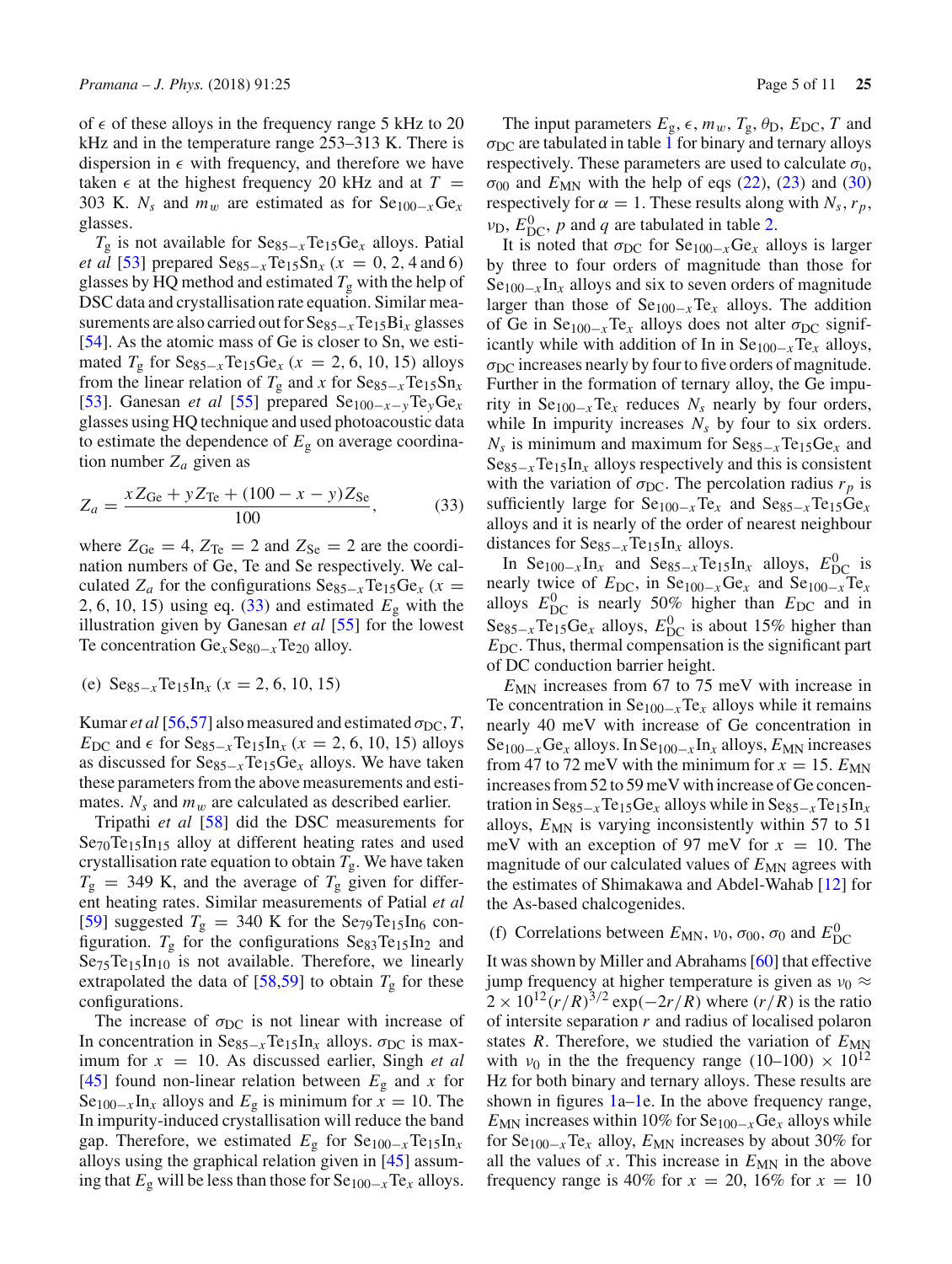| Chalcogenide                      | $E_{\rm g}$ (eV) | $\epsilon$ | $m_w$ (a.m.u.) | $T_{\rm g}$ (K) | $\theta_{\rm D}$ (K) | $E_{\rm DC}$ (eV) |     | T (K) $\sigma_{DC}$ ( $\Omega^{-1}$ cm <sup>-1</sup> ) |
|-----------------------------------|------------------|------------|----------------|-----------------|----------------------|-------------------|-----|--------------------------------------------------------|
| (A)                               |                  |            |                |                 |                      |                   |     |                                                        |
| Se <sub>85</sub> Ge <sub>15</sub> | 1.97             | 5.9        | 78.01          | 408             | 84.29                | 0.93              | 333 | $1.08E - 5$                                            |
| Se80Ge20                          | 2.00             | 5.7        | 77.69          | 430             | 93.70                | 0.76              | 333 | $8.98E - 6$                                            |
| Se <sub>75</sub> Ge <sub>25</sub> | 2.06             | 5.5        | 77.38          | 493             | 103.15               | 0.90              | 333 | $9.77E - 6$                                            |
| Se <sub>90</sub> In <sub>10</sub> | 2.00             | 3.0        | 82.55          | 335             | 57.10                | 0.51              | 307 | $2.33E - 9$                                            |
| Se85In15                          | 2.23             | 3.0        | 84.34          | 338             | 57.65                | 0.63              | 307 | $9.87E - 11$                                           |
| Se80In20                          | 2.21             | 3.0        | 86.13          | 337             | 58.20                | 0.41              | 307 | $3.34E - 7$                                            |
| Seg0Te <sub>10</sub>              | 1.69             | 7.0        | 83.82          | 320             | 59.90                | 0.77              | 300 | $6.13E - 13$                                           |
| $Se_{80}Te_{20}$                  | 1.54             | 7.5        | 88.69          | 342             | 63.80                | 0.72              | 300 | $6.04E - 12$                                           |
| Se <sub>70</sub> Te <sub>30</sub> | 1.46             | 8.5        | 93.55          | 357             | 67.70                | 0.68              | 300 | $6.00E - 11$                                           |
| (B)                               |                  |            |                |                 |                      |                   |     |                                                        |
| $Se_{83}Te_{15}Ge_2$              | 1.78             | 10.2       | 86.13          | 338             | 65.62                | 1.05              | 303 | $2.40E - 12$                                           |
| $Se79Te15Ge6$                     | 1.72             | 7.90       | 85.87          | 340             | 73.17                | 1.06              | 303 | $2.06E - 12$                                           |
| $Se_{75}Te_{15}Ge_{10}$           | 1.70             | 6.00       | 85.62          | 345             | 80.71                | 1.04              | 303 | $2.26E - 12$                                           |
| $Se_{70}Te_{15}Ge_{15}$           | 1.65             | 4.50       | 85.31          | 350             | 90.14                | 0.99              | 303 | $2.79E - 12$                                           |
| $Se_{83}Te_{15}In_2$              | 1.46             | 19.6       | 86.97          | 337             | 62.07                | 0.43              | 293 | $8.56E - 8$                                            |
| $Se_{79}Te_{15}In_6$              | 1.40             | 24.9       | 88.41          | 340             | 62.51                | 0.49              | 293 | $7.19E - 8$                                            |
| $Se_{75}Te_{15}In_{10}$           | 1.25             | 43.2       | 89.84          | 344             | 62.95                | 0.29              | 293 | $1.70E - 6$                                            |
| $Se_{70}Te_{15}In_{15}$           | 1.48             | 70.0       | 91.63          | 349             | 63.50                | 0.44              | 293 | $1.32E - 7$                                            |

<span id="page-5-0"></span>**Table 1.** Physical parameters of binary chalcogenides Se<sub>100−*x*</sub>Ge<sub>*x*</sub>, Se<sub>100−*x*</sub> In<sub>*x*</sub> and Se<sub>100−*x*</sub>Te<sub>*x*</sub> (A) and ternary chalcogenides  $\text{Se}_{85-x}\text{Te}_{15}\text{Ge}_x$  and  $\text{Se}_{85-x}\text{Te}_{15}\text{In}_x$  (B).

 $E_{g}$  (eV): Estimated band gap from optical transmission measurements,  $\epsilon$ : Estimated dielectric constant from optical transmission and capacitance measurements,  $m_w$  (a.m.u.): Weighted average atomic mass of the chalcogenide,  $T_g$ : Estimated glass transition temperature from calorimetric measurements,  $\theta_D$  (K): Weighted averaged Debye temperature estimated from Debye temperature of amorphous constituent elements,  $E_{\text{DC}}$  (eV): Experimental DC activation energy,  $\sigma_{\text{DC}} (\Omega^{-1} \text{ cm}^{-1})$ : Experimental DC conductivity at temperature *T* (K).

and 10% for  $x = 15$  in the Se<sub>100−*x*</sub> In<sub>*x*</sub> alloys. Similarly, *E*<sub>MN</sub> increases about 15% for given concentrations of Ge in the Se85−*<sup>x</sup>*Te15Ge*<sup>x</sup>* alloys. However, this increase of  $E_{MN}$  is 10% for  $x = 2, 6, 15$  and 100% for  $x =$ 10 in the  $\text{Se}_{85-x}\text{Te}_{15}\text{In}_x$  alloys. Thus, the increase in  $E_{MN}$  with increase of  $v_0$  depends upon both impurity concentration and its characteristics.

The correlations between  $\ln \sigma_{00}$  and  $E_{MN}$ , as given in eq. [\(27\)](#page-2-12), for these alloys are shown in figures [2a–2e](#page-8-0). The results tabulated in table [2](#page-6-0) show that, *p* is nearly 7.3 for all these alloys and this agrees with the results obtained by Yelon and Movaghar [\[14\]](#page-10-5). However, *q* depends on the material properties. It is larger for alloys with Ge impurities than those alloys with Te and In impurities. The best-fit linear relations  $\ln \sigma_{00} = p_1 - q_1 E_{MN}$  through these points with constants  $p_1$  and  $q_1$  are shown by solid lines in figures [2a–2e](#page-8-0). The dispersion from linearity is maximum for Se<sub>85−*x*</sub>Te<sub>15</sub>In<sub>*x*</sub> ternary alloys.

To obtain a unified correlation between  $\ln \sigma_{00}$  and  $E_{MN}$ ,  $\ln \sigma_{00}$  and  $E_{MN}$  for all these alloys are put together in figure [3.](#page-9-3) The calculated results are well represented by two independent linear relations as shown by solid lines, one for Se100−*x*Te*<sup>x</sup>* and Se85−*<sup>x</sup>*Te15Ge*<sup>x</sup>* (group A) alloys with (*p*1, *q*1) = (−14.64, −0.198) and other for  $\text{Se}_{100-x}\text{Ge}_x$ ,  $\text{Se}_{100-x}\text{In}_x$  and  $\text{Se}_{85-x}\text{Te}_{15}\text{In}_x$ 

(group B) alloys with  $(p_1, q_1) = (-2.124, -0.078)$ . However, the calculated results are too far from an overall linear relation between  $\ln \sigma_{00}$  and  $E_{MN}$  with  $(p_1, q_1) = (-2.95, -0.057)$  as shown by the dashed line.

The correlation between  $\ln \sigma_0$  and static barrier height  $E_{\text{DC}}^0$  for these alloys is shown in figure [4.](#page-9-4) It is similar to that between  $\ln \sigma_{00}$  and  $E_{MN}$ . The calculated points are too dispersed from the linear relation  $\ln \sigma_0 = p_2 - p_1$  $q_2 E_{DC}^0$  with  $(p_2, q_2) = (-9.41, -28.01)$  as shown by the dashed line. However, two linear relations for the group A and group B materials are well represented by the solid lines with  $(p_2, q_2) = (-7.95, -21.64)$  and (−7.98, −30.27) respectively.

 $E_{MN}$  and  $\sigma_{00}$  are quite sensitive to the determination of slope and intercept of  $\ln \sigma_0$  vs.  $E_{DC}$  correlations. Therefore, we also studied the correlation between  $E_{MN}$ and  $\sigma_{00}$  with  $\sigma_{00}$  in the range of 10<sup>3</sup> to 10<sup>-15</sup>ω<sup>-1</sup>cm<sup>-1</sup> as discussed in Introduction  $[12,16]$  $[12,16]$  $[12,16]$ , using eq. [\(30\)](#page-2-11). These results for the two alloys  $Se_{90}Te_{10}$  and  $Se_{83}Te_{15}Ge_2$ are shown in figure [5.](#page-9-5)  $E_{MN}$  varies between 135 and 22 meV for  $\text{Seq}_0T\text{e}_{10}$  alloy and between 100 and 22 meV for Se<sub>83</sub>Te<sub>15</sub>Ge<sub>2</sub> alloy for  $\sigma_{00}$  in the range of  $10^3$ to  $10^{-15} \Omega^{-1}$ cm<sup>-1</sup>.  $E_{MN}$  increases with the increase of  $\sigma_{00}$ .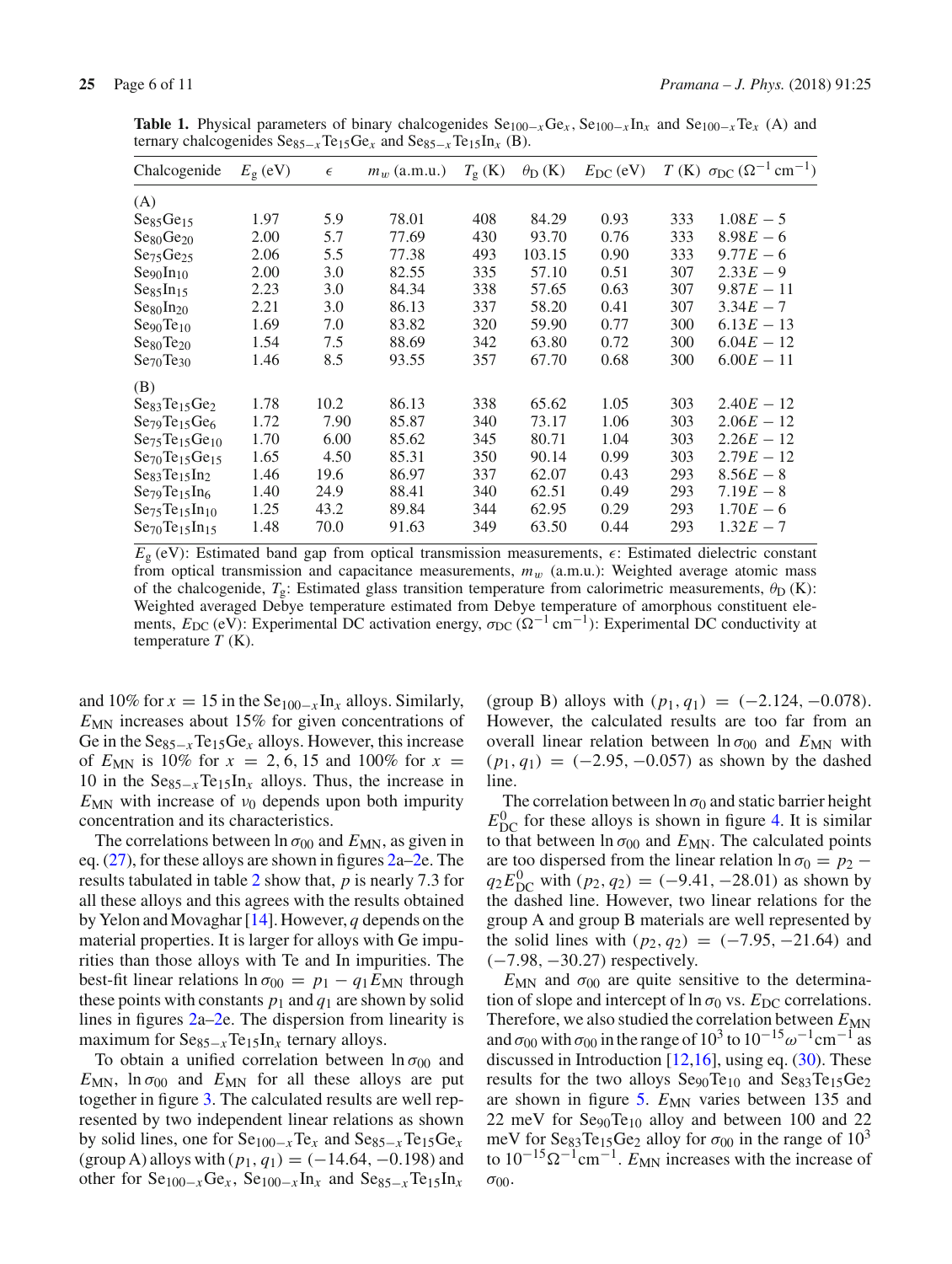<span id="page-6-0"></span>

|                                                   | Table 2. Calculated parameters of binary chalcogenides |                                       |                                        |                                             | $\text{Se}_{100-x}\text{Ge}_{x}$ , $\text{Se}_{100-x}\text{In}_x$ and $\text{Se}_{100-x}\text{Te}_x$ (A) and ternary chalcogenides $\text{Se}_{85-x}\text{Te}_{15}\text{Ge}_{x}$ and $\text{Se}_{85-x}\text{Te}_{15}\text{In}_x$ (B).                                                                                                                                                                                       |                                          |                |                                    |               |
|---------------------------------------------------|--------------------------------------------------------|---------------------------------------|----------------------------------------|---------------------------------------------|-----------------------------------------------------------------------------------------------------------------------------------------------------------------------------------------------------------------------------------------------------------------------------------------------------------------------------------------------------------------------------------------------------------------------------|------------------------------------------|----------------|------------------------------------|---------------|
| Chalcogenide                                      | $N_s$ (cm) <sup><math>-3</math></sup>                  | $r_p\left(\mathring{\text{A}}\right)$ | Hz<br>$v_{\rm D}\, (10^{12}\, {\rm F}$ | $E^0_{\mathrm{DC}}\left(\mathrm{eV}\right)$ | $\sigma_{00} (\Omega^{-1} \text{ cm}^{-1})$                                                                                                                                                                                                                                                                                                                                                                                 | $\sigma_0 (\Omega^{-1} \text{ cm}^{-1})$ | $E_{MN}$ (meV) | $p(\Omega^{-1}$ cm <sup>-1</sup> ) | $q (eV^{-1})$ |
| $\widehat{\mathcal{E}}$                           |                                                        |                                       |                                        |                                             |                                                                                                                                                                                                                                                                                                                                                                                                                             |                                          |                |                                    |               |
| SegsGe <sub>15</sub>                              | $7.20E + 15$                                           |                                       | 1.76                                   |                                             |                                                                                                                                                                                                                                                                                                                                                                                                                             | $6.42E + 14$                             |                | 7.38                               | 235.25        |
| ${\rm Se}_{80}$ G ${\rm Ge}_{20}$                 | $2.92E + 18$                                           |                                       |                                        |                                             | 0.36                                                                                                                                                                                                                                                                                                                                                                                                                        | $2.52E + 14$                             |                | 7.38                               | 169.31        |
| $\mathrm{Ser}_5\mathrm{Ge}_{25}$                  | $1.82E + 18$                                           | 8 = 2 5 = 2 2 8                       | $1.95$<br>$2.15$<br>$1.19$             | 53824525585                                 | 3.07                                                                                                                                                                                                                                                                                                                                                                                                                        | $1.34E + 15$                             | SSSSSSS        |                                    | 178.63        |
| $S$ ego $In10$                                    | $3.76E +$                                              |                                       |                                        |                                             | 8.88                                                                                                                                                                                                                                                                                                                                                                                                                        | $\circ$<br>$5.66E +$                     |                |                                    | 106.47        |
| Se <sub>85</sub> In <sub>15</sub>                 | $7.52E +$                                              |                                       |                                        |                                             | 2.25                                                                                                                                                                                                                                                                                                                                                                                                                        |                                          |                | 22222222<br>22322222               | 151.87        |
| Se <sub>80</sub> In <sub>20</sub>                 | $1.40E + 21$                                           |                                       | $1.20$<br>$1.21$<br>$1.33$             |                                             | 31.49                                                                                                                                                                                                                                                                                                                                                                                                                       | $2.72E + 13$<br>$1.46E + 6$              |                |                                    | 65.57         |
| Seg <sub>10</sub>                                 | $1.28E +$                                              |                                       |                                        |                                             | 0.24                                                                                                                                                                                                                                                                                                                                                                                                                        | $\overline{+}$<br>4.59E                  |                |                                    | 138.62        |
| ${\rm Se}_{80}$ Te <sub>20</sub>                  | $5.04E + 16$                                           |                                       |                                        |                                             | 0.88                                                                                                                                                                                                                                                                                                                                                                                                                        | 7.30E                                    |                |                                    | 109.04        |
| $\rm Sc_{70}Te_{30}$                              | $5.94E +$                                              | 118                                   | 1.41                                   |                                             | 2.08                                                                                                                                                                                                                                                                                                                                                                                                                        | $^{+}$<br>6.40E                          |                |                                    | 97.45         |
| $\widehat{\mathbf{B}}$                            |                                                        |                                       |                                        |                                             |                                                                                                                                                                                                                                                                                                                                                                                                                             |                                          |                |                                    |               |
| $Seg_3Te_{15}Ge_2$                                | $4.33E + 1$                                            | 2500                                  | 1.37                                   |                                             | 0.0145                                                                                                                                                                                                                                                                                                                                                                                                                      | 1.30E                                    |                | 7.33                               | 231.57        |
| Se <sub>79</sub> Te <sub>15</sub> Ge <sub>6</sub> | $3.82E +$                                              | 13020                                 | 1.52                                   |                                             | 0.0141                                                                                                                                                                                                                                                                                                                                                                                                                      | 2.41E                                    |                |                                    | 223.30        |
| $S_{e75}$ Te <sub>15</sub> Ge <sub>10</sub>       | $1.29E +$                                              | 8732                                  | 1.68                                   |                                             | 0.0216                                                                                                                                                                                                                                                                                                                                                                                                                      | 1.57E                                    |                | 7.34<br>7.34                       | 209.73        |
| $Seq0Te15Ge15$                                    | $1.13E +$                                              | 4266                                  | 1.88                                   |                                             | 0.0460                                                                                                                                                                                                                                                                                                                                                                                                                      | $\circ$<br>$^{+}$<br>5.30E               |                | 7.34                               | 184.48        |
| $Seg$ Te <sub>15</sub> In <sub>2</sub>            | $7.14E + 20$                                           | $\frac{1}{2}$                         | 1.29                                   | 111388<br>111188                            | 24.83                                                                                                                                                                                                                                                                                                                                                                                                                       | $\infty$<br>$\overline{+}$<br>1.55E      | 2388535        | 7.33                               | 86.93         |
| $\rm Se_{79}Te_{15}In_6$                          | $1.09E + 20$                                           |                                       |                                        | 0.89                                        | 12.88                                                                                                                                                                                                                                                                                                                                                                                                                       | $\infty$<br>$\overline{+}$<br>1.91E      |                | 7.35                               | 102.50        |
| $S_{e75}$ Te <sub>15</sub> $ln_{10}$              | $1.17E + 23$                                           | $\frac{21}{21}$                       | $1.30$<br>$1.31$                       | 0.62                                        | 148.01                                                                                                                                                                                                                                                                                                                                                                                                                      | $\overline{+}$<br>8.85E                  |                | 7.36                               | 33.41         |
| ${\rm Se}_{70}$ Te $_{15}$ In $_{15}$             | $\Omega$<br>$9.70E +$                                  |                                       | 1.32                                   | 0.96                                        | 27.65                                                                                                                                                                                                                                                                                                                                                                                                                       | σ<br>$\overline{+}$<br>1.28E             |                | 7.38                               | 95.66         |
|                                                   |                                                        |                                       |                                        |                                             | $N_s$ (cm <sup>-3</sup> ): Defect density, $r_p(\hat{A})$ : Percolation radius, $v_D(10^{12} Hz)$ : Debye frequency, $E_{DC}^0$ (eV): DC conduction static barrier height, $\sigma_{00}(\Omega^{-1} \text{cm}^{-1})$ : True prefactor,<br>$\sigma_0 (2^{-1}$ cm <sup>-1</sup> ): Prefactor, $E_{NN}$ (meV): Meyer-Neldel energy, $p(\Omega^{-1}$ cm <sup>-1</sup> ) and $q(eV^{-1})$ : Parameters as discussed in the text. |                                          |                |                                    |               |

*Pramana – J. Phys.* (2018) 91:25 Page 7 of 11 **25**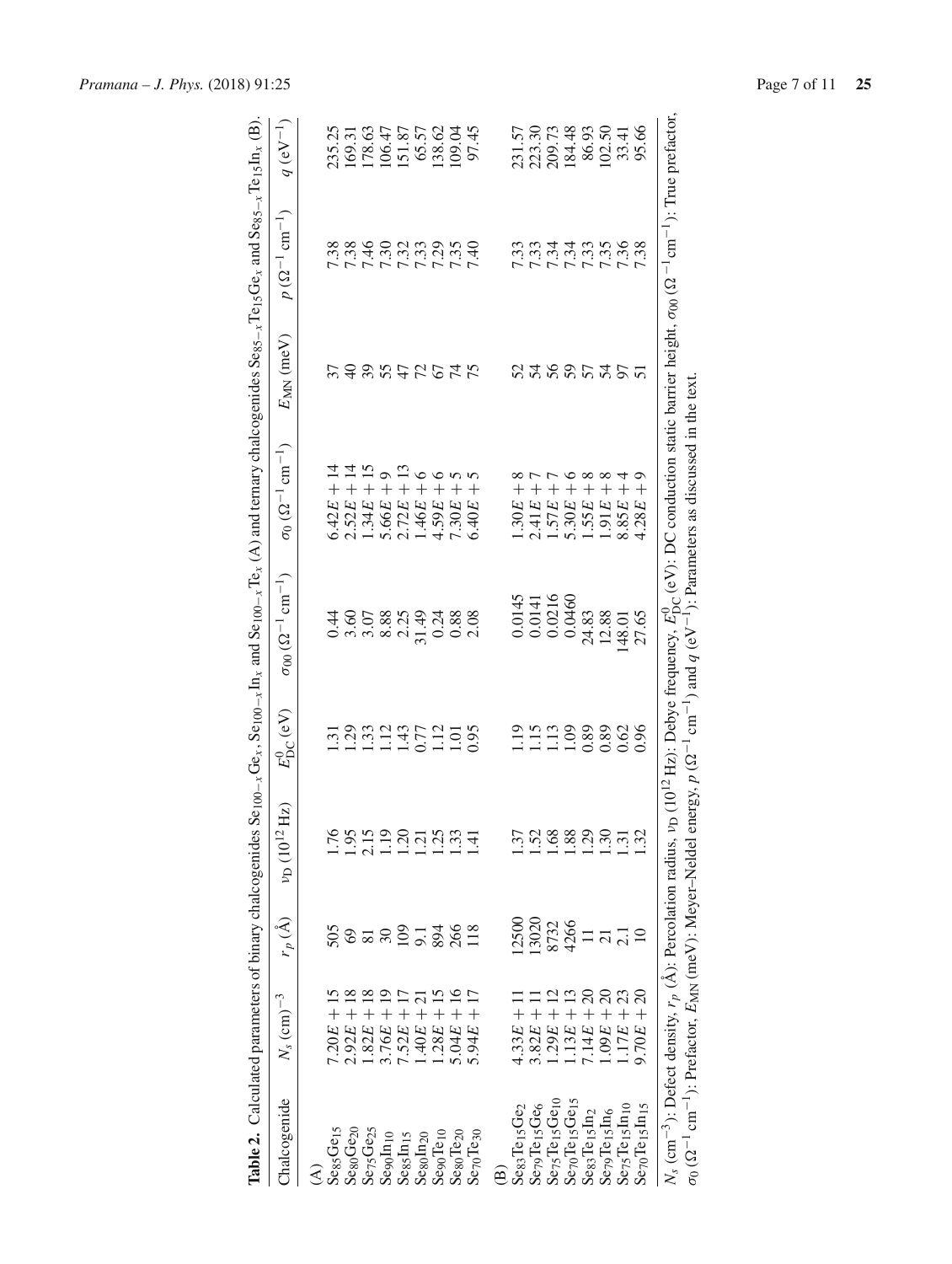

<span id="page-7-0"></span>**Figure 1.** The variation of  $E_{MN}$  with frequency  $v_0$  for **(a)** Se<sub>100−*x*</sub>Ge<sub>*x*</sub> , **(b)** Se<sub>100−*x*</sub>In<sub>*x*</sub> , **(c)** Se<sub>100−*x*</sub>Te<sub>*x*</sub> , **(d)** Se<sub>85−*x*</sub>Te<sub>15</sub>Ge<sub>*x*</sub> and **(e)** Se $_{85-x}$ Te<sub>15</sub>In<sub>x</sub>.

### (g) Comparison of  $E_{MN}$  with experiments

It is interesting to study the correlation between the calculated and available experimental values of  $E_{MN}$ . Mehta *et al* [\[61\]](#page-10-51) prepared the Se<sub>100−*x*</sub>Ge<sub>*x*</sub> (5 ≤ *x* ≤ 22), Se<sub>100−*x*</sub>In<sub>*x*</sub> (5 ≤ *x* ≤ 30) and Se<sub>100−*x*</sub>Te<sub>*x*</sub> (5 ≤  $x \leq 30$ ) alloys by HQ method and studied the DSC pattern at the cooling rate of 5 K/min. These results are used in the crystallisation rate equation (CRE) to estimate  $E_{MN}$ . These values are 39, 36 and 32 meV for Se100−*x*Ge*<sup>x</sup>* , Se100−*<sup>x</sup>* In*<sup>x</sup>* and Se100−*x*Te*<sup>x</sup>* alloys respectively. Muiva *et al* [\[62](#page-10-52)] also prepared the glassy alloy  $\text{Se}_{100-x}\text{In}_x$  (1 ≤ *x* ≤ 20) by the same method and used

the DSC data in CRE and estimated  $E_{MN} = 48$  meV for Se100−*<sup>x</sup>* In*<sup>x</sup>* alloys.

We have calculated  $E_{MN}$  for these alloys using DC conduction rate equation and the calculated values of  $E_{MN}$  for Se<sub>100−*x*</sub>Ge<sub>*x*</sub> (15 ≤ *x* ≤ 25) alloys are between 30 and 40 meV. If it is assumed that  $E_{MN}$  obtained through CRE is the impurity averaged concentration value of  $E_{MN}$ , our results for  $Se_{100-x}Ge_x$  alloy agree with those obtained by Mehta and Kumar [\[61](#page-10-51)]. Our calculated values of  $E_{MN}$  for  $\text{Se}_{100-x} \text{In}_x$  (10 ≤ *x* ≤ 20) alloys are between 47 and 72 meV. These values are higher than those estimated by Mehta and Kumar [\[61](#page-10-51)]. However, the values agree with those of Muiva *et al* [\[62](#page-10-52)].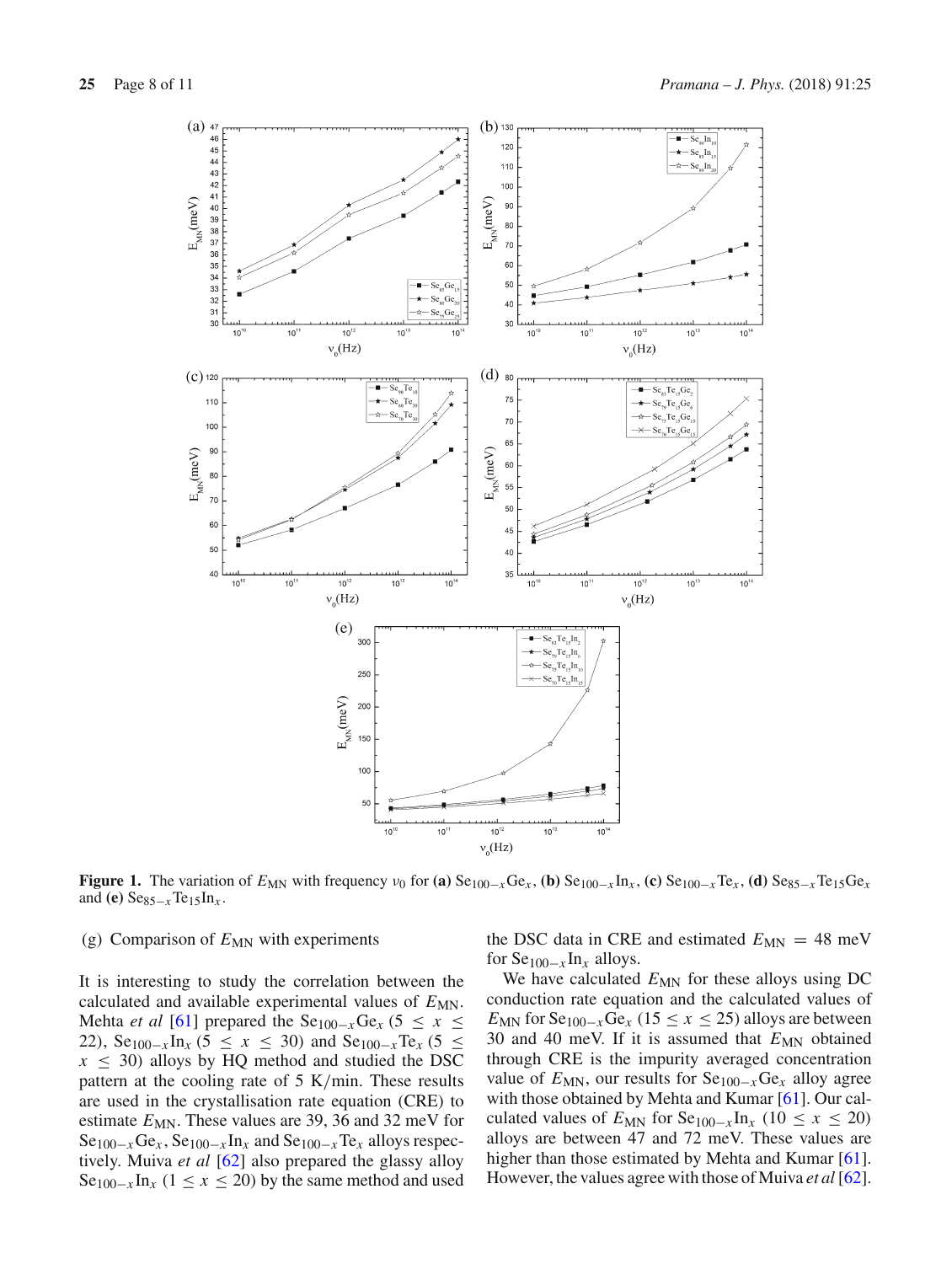

<span id="page-8-0"></span>**Figure 2.** In  $\sigma_{00}$  vs.  $E_{MN}$  for (a)  $Se_{100-x}Ge_x$ , (b)  $Se_{100-x}In_x$ , (c)  $Se_{100-x}Te_x$ , (d)  $Se_{85-x}Te_{15}Ge_x$  and (e)  $Se_{85-x}Te_{15}In_x$ .

Our calculated values of  $E_{MN}$  for  $Se_{100-x}Te_{x}$  (10 ≤  $x < 30$ ) alloy are between 67 and 75 meV. These are higher than those obtained by Mehta and Kumar [\[61](#page-10-51)]. This may be due to two different ways of estimating  $E_{MN}$ , one using the crystallisation rate and the other using the DC conduction rate equation.

Arora and Kumar [\[63\]](#page-10-53) prepared  $\text{Se}_{100-x}\text{Te}_x$  (5  $\leq x \leq$ 25), Se<sub>80−*x*</sub>Te<sub>20</sub>In<sub>*x*</sub> (0 ≤ *x* ≤ 25), Se<sub>100−*x*</sub>Ge<sub>*x*</sub> (10 ≤  $x \leq 40$ ) and Se<sub>68</sub>Ge<sub>22</sub>In<sub>10</sub> glassy alloys using HQ method and studied the temperature dependence of DC conductivity. These authors estimated  $E_{MN} = 69$  meV and  $\sigma_{00} = 1.97 \times 10^{-2} \Omega^{-1}$ cm<sup>-1</sup> for Se<sub>100-*x*</sub>Te<sub>*x*</sub> (5 ≤  $x \le 25$ ) alloys. These results fairly agree with our calculated values of  $E_{MN}$  (67–75 meV) and  $\sigma_{00} = (0.24)$ to 2.08 Ω<sup>-1</sup>cm<sup>-1</sup>) for Se<sub>100-*x*</sub>Te<sub>*x*</sub> (10 ≤ *x* ≤ 30)

alloys. A closer agreement for  $\sigma_{00}$  may be obtained for magnitude parameter  $\alpha = 10^{-1}$ , given in eq.  $(20).$  $(20).$ 

Arora and Kumar [\[63\]](#page-10-53) did not observe MN rule in the Ge-based alloys  $\text{Se}_{100-x}\text{Ge}_x$  (10 ≤ *x* ≤ 40) and Se68Ge22In10. However, Kumar *et al* [\[56\]](#page-10-46) estimated  $E_{MN} = 40.67$  meV and  $\sigma_{00} = 3.78 \times 10^{-6} \Omega^{-1}$ cm<sup>-1</sup> for  $\text{Se}_{85-x}\text{Te}_{15}\text{Ge}_x$  ( $x = 2, 4, 10$  and 15) alloys with their measurements for temperature dependence  $\sigma_{\text{DC}}$ . Our calculated values of  $E_{MN}$  for these alloys are 52 to 59 meV and  $\sigma_{00}$  are 1.45 × 10<sup>-2</sup> to 4.60 × 10<sup>-2</sup>Ω<sup>-1</sup>cm<sup>-1</sup>. Thus, the calculated values of *E*<sub>MN</sub> reasonably agree with the estimates of Kumar *et al* [\[56](#page-10-46)]. However,  $\sigma_{00}$  is larger by orders of magnitude and this suggests  $\alpha = 10^{-4}$  for closer agreement.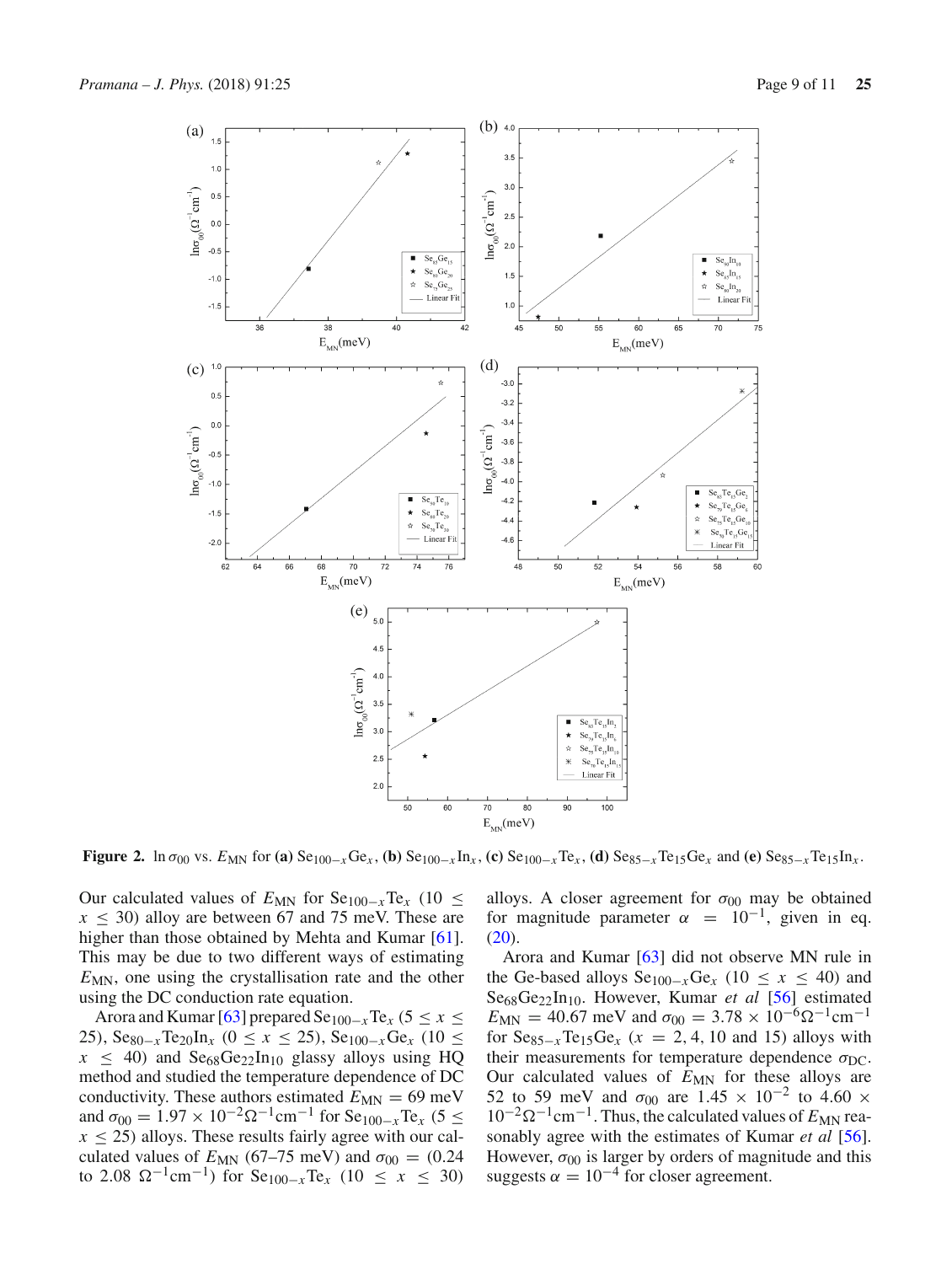

<span id="page-9-3"></span>**Figure 3.** ln  $\sigma_{00}$  vs.  $E_{MN}$  for Se-based chalcogenides. The dashed line represents the overall linear relation ln  $\sigma_{00} = p_1 - q_1 E_{MN}$ , with  $(p_1, q_1) = (-2.95, -0.057)$ . The solid lines represent the linear relation with (*p*1, *q*1) = (−14.64, −0.198) for group A materials and  $(p_1, q_1) = (-2.124, -0.078)$  for group B materials.



<span id="page-9-4"></span>**Figure 4.**  $\ln \sigma_0$  vs.  $E_{\text{DC}}^0$  for Se-based chalcogenides. The dashed line represents the overall linear relation  $\ln \sigma_0 = p_2 - q_2 E_{\text{DC}}^0$ , with  $(p_2, q_2) = (-9.41, -28.01)$ . The solid lines represent the linear relation with (*p*2, *q*2) = (−7.95, −21.64) for group A materials and  $(p_2, q_2) = (-7.98, -30.27)$  for group B materials.

Arora and Kumar [\[63](#page-10-53)] also estimated  $E_{MN} = 68$  meV and  $\sigma_{00} = 0.55 \times 10^{-2} \Omega^{-1} \text{ cm}^{-1}$  for  $\text{Se}_{80-x} \text{Te}_{20} \text{In}_x$  $(0 \le x \le 20)$ . However, with similar measurements, Kumar *et al* [\[56\]](#page-10-46) estimated  $E_{MN} = 17.04$  meV and  $\sigma_{00}$  = 1.678 × 10<sup>-9</sup> Ω<sup>-1</sup> cm<sup>-1</sup> for Se<sub>85-*x*</sub>Te<sub>15</sub>In<sub>*x*</sub>  $(x = 2, 6, 15)$ . Our calculated values of  $E_{MN}$ , 51 to 57 meV, agree with the estimates of Arora and Kumar [\[63](#page-10-53)] but higher than those of Kumar *et al* [\[56](#page-10-46)]. Similarly, our calculated  $\sigma_{00}$  between 12.88 and 27.67  $\Omega^{-1}$  cm<sup>-1</sup> agrees with that of Arora and Kumar [\[63](#page-10-53)] for  $\alpha = 10^{-2}$ . The results for the configuration  $\text{Se}_{75}\text{Te}_{15}\text{In}_{10}$  are exceptionally higher.



<span id="page-9-5"></span>**Figure 5.** The variation of  $E_{MN}$  vs.  $\sigma_{00}$  ( $\Omega^{-1}$  cm<sup>-1</sup>) for  $Seg0Te_{10}$  and  $Seg3Te_{15}Ge_2$ .

Our calculated values of  $\sigma_{00}$  for Se-based binary and ternary chalcogenides in the range of  $10^{-2}$   $\Omega^{-1}$  cm<sup>-1</sup> to  $10^2 \Omega^{-1}$  cm<sup>-1</sup> are higher by orders of magnitude than those found by Shimakawa and Abdel Wahab for As-based chalcogenides [\[12\]](#page-10-3) and more close to those suggested by Emin *et al* [\[16\]](#page-10-7). The calculated values of *E*<sub>MN</sub> agree with the experimental estimates and these are of the order of acoustic and optical phonon energies. Therefore, it is very likely that DC conduction in these Se-based chalcogenides may be due to acoustic and optical phonon-assisted polaron hopping and thermal compensation of DC conduction barrier height is significant.

### **Acknowledgements**

The authors are thankful to Prof. G S S Saini, Ms Sameeksha Sharma and Ms Swati Khatta for their kind help. The financial support of DST with Grant No. SR/S2/CMP-28/2012 SERB is also acknowledged.

# **References**

- <span id="page-9-0"></span>[1] C Hilseem, *Prog. Semicond.* **9**, 135 (1965)
- <span id="page-9-1"></span>[2] T J Coutts and N M Pearsall, *Appl. Phys. Lett.* **44**, 134 (1984)
- [3] D L Staebler and C R Wronski, *J. Appl. Phys.* **51**, 3262 (1980)
- [4] B Rosenberg, B B Bhowmik, H C Harder and E Postow, *J. Chem. Phys.* **49**, 4108 (1968)
- [5] D P Almond, G K Duncan and A R West, *J. Non-Cryst. Solids* **74**, 285 (1985)
- [6] J C Wang and Y F Chen, *Appl. Phys. Lett.* **73**, 948 (1998)
- <span id="page-9-2"></span>[7] W Meyer and H Neldel, *Z. Tech. Phys. (Leipzig)* **12**, 588 (1937)